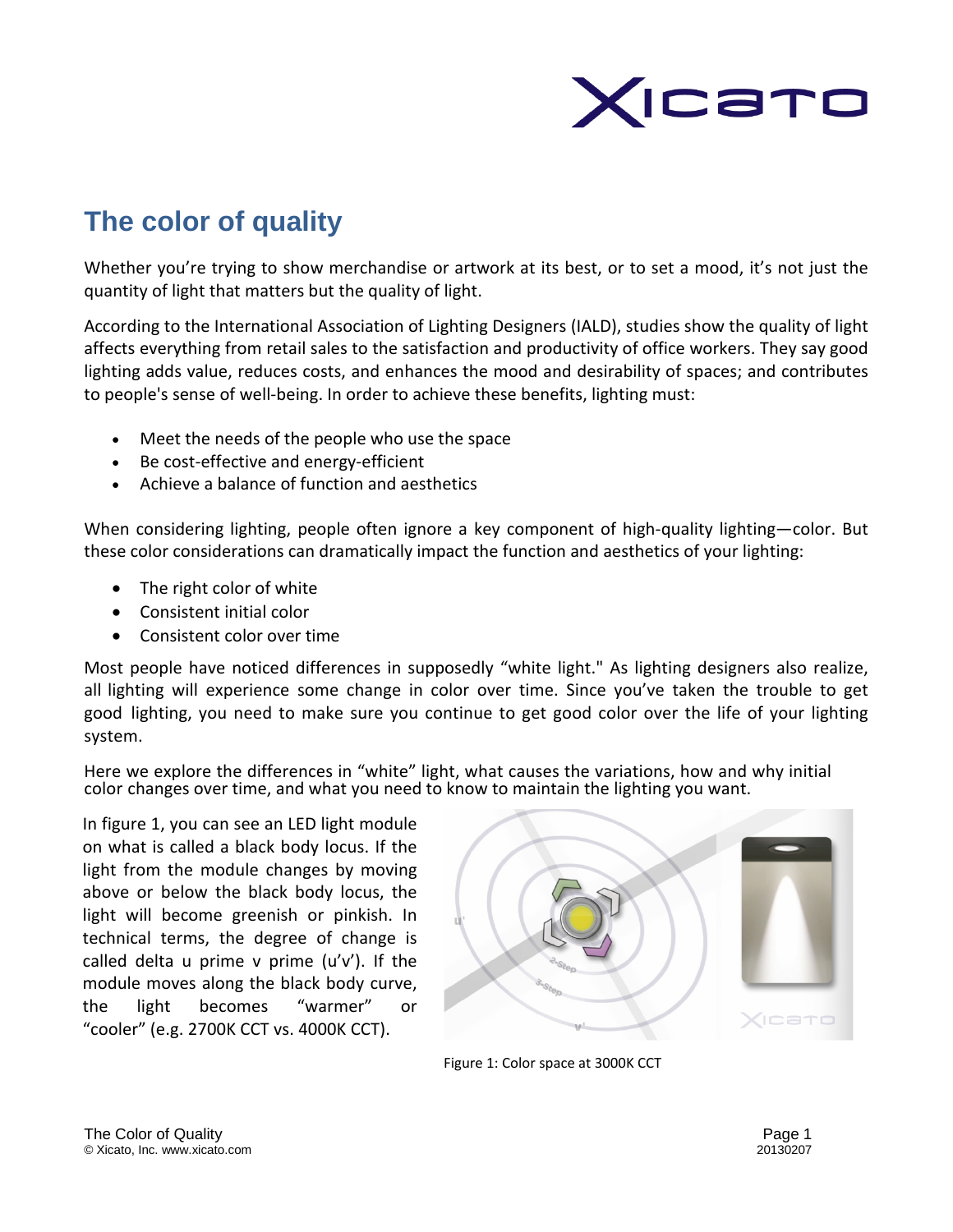

## **About white light**

All lighting technologies can produce a range of white light because white light, as our eyes see it, is actually a combination of multiple colors. So it's not unusual to see "white" light that actually looks somewhat more yellow, blue, greenish, or even pink. This difference in shade can dramatically affect the look of artwork, merchandise, food, and skin tone.

Many users are moving to LED lighting because it saves energy and has an extraordinarily long life. But LED lighting, like conventional lighting, has a very wide range of differentiation in the shades of white light it produces. It's important to know the factors that affect this range of color consistency—initially (when you first install the LED luminaire) and over the life of that luminaire.

LED luminaires are composed of a number of components including reflectors, heat sink, power supply and the light source itself. Of these, a highquality light module is the most



Figure 2: The Problem Inconsistent color shades can make your lighting look obviously mismatched. This could affect both the visual appeal of the space and cause merchandise or materials to appear off color or less appealing to shoppers.

important element for consistent color. Even quality components in other parts of the system will not make up for the problems introduced by a low-quality module.

The materials used in LED modules can make a difference in their color consistency. With many modules, manufacturers make compromises with regards to plastics, silicones, and complex electronics. High-quality modules like those from Xicato have a protective, long-lasting aluminum enclosure and carefully selected phosphors and LEDs. This eliminates many of those quality compromises.

In summary, when considering an LED luminaire, you need to make sure the modules inside are of high quality to get better initial color consistency.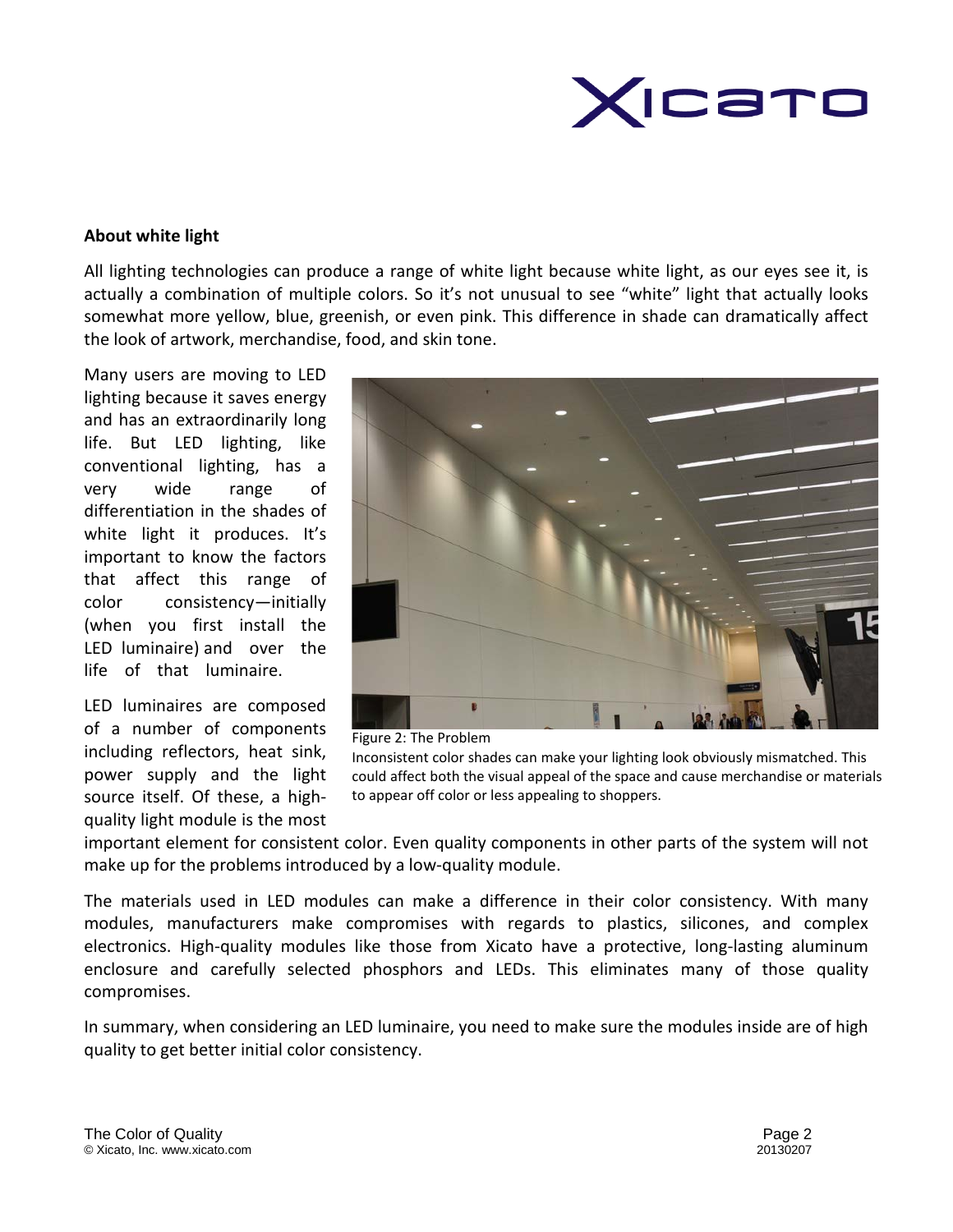

### **Consistent color for life**

Once you achieve consistent initial color, the stability of your color is the next issue.

As we said, all lighting will experience some color change over time. To maintain the best possible lighting, you want the lighting to have consistent change across all the lights. This will give you an appearance that is closest to the lighting you originally installed, and is still visually consistent to the human eye. As an example, consider the scenario below with a set of matched couches.



Initially the couches look the same.



After a period of years, they should still look alike (consistent).



The couches should not have visually inconsistent change.

The LED technology used in the module, such as cold vs. traditional hot phosphor, can dramatically impact the consistency of the color the LED light source over time. Patented Xicato Corrected Cold Phosphor technology® provides the best color stability. This technology separates the phosphors that convert blue light to white light, from the blue LEDs themselves. This "cold" phosphor approach mitigates the effects of high temperature over time on the phosphors and ensures a much more uniform and consistent light over the full life of the lamps.

#### **Tighter tolerances, smaller shifts**

Understanding how lighting changes will allow you to start with the "right" light for your application, and maintain that light for a predictable period of time.

For the best initial color, you want to look for lights that cluster most closely in the same color "region." These regions are measured along two color axis. Most manufacturers describe their starting region as a three step space (3 SDCM). Xicato's initial space is described as one step by two steps which is a significantly smaller area. This means that any variation between Xicato's modules is imperceptible. You should always ask for lights that are initially no more than one "step" apart on the vertical axis and two "steps" apart on the horizontal axis.

How your lights change on the color axis over time will determine how consistent your color remains. When the U.S. Department of Energy tested LED lighting sources, the chromatic changes for some were quite erratic. So, even if your initial color was evenly matched, these lamps could give you quite a wide range of color shift over time. To most closely maintain the lighting you originally specified, be sure to request LED light sources with demonstrated good color consistency along those same axis.